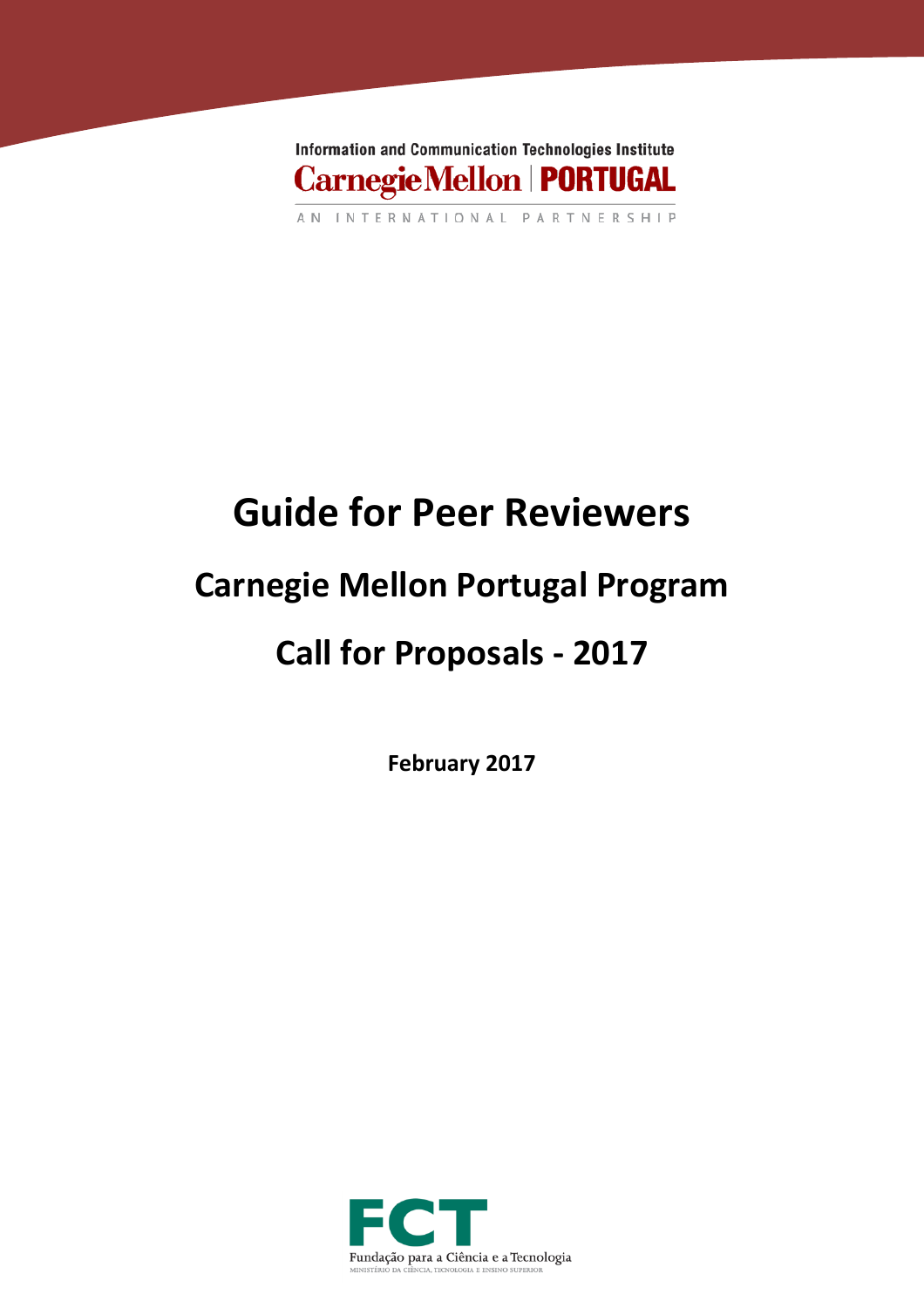## **TABLE OF CONTENTS**

|                | 1.1 |  |
|----------------|-----|--|
|                | 1.2 |  |
| $\mathcal{P}$  |     |  |
|                | 2.1 |  |
|                | 2.2 |  |
| $\overline{3}$ |     |  |
| 4              |     |  |
| 5              |     |  |
|                | 5.1 |  |
|                | 5.2 |  |
|                | 5.3 |  |
|                | 5.4 |  |
| 6              |     |  |
|                | 6.1 |  |
|                | 6.2 |  |
| $7^{\circ}$    |     |  |
|                | 7.1 |  |
|                | 7.2 |  |

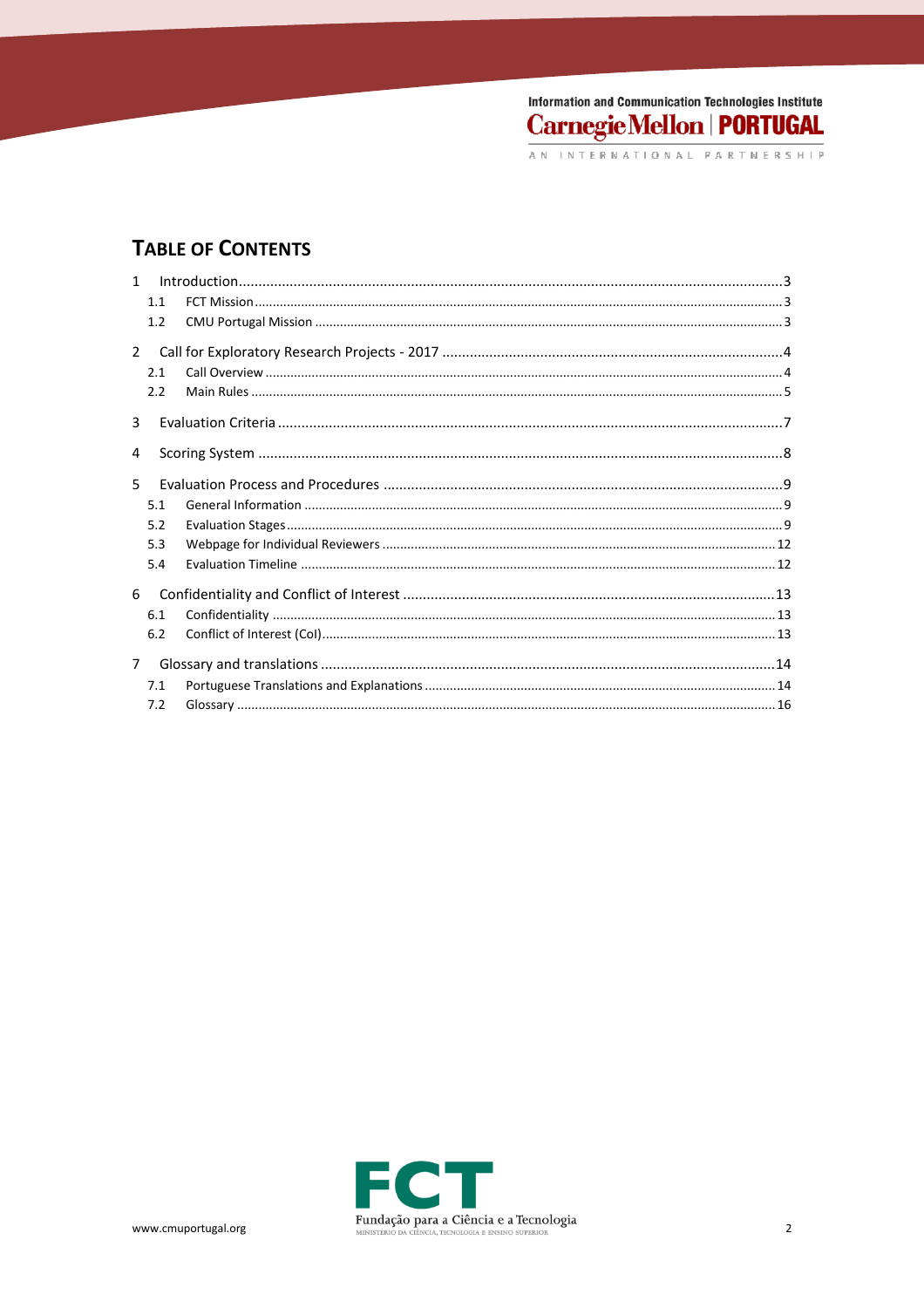INTERNATIONAL PARTNERSHIP

### **1 INTRODUCTION**

#### **1.1 FCT MISSION**

Fundação para a Ciência e a Tecnologia, I.P. (FCT), the Portuguese foundation for science and technology, is the public agency responsible for implementing the Portuguese government's Science and Technology policy.

FCT started its operations in August 1997, succeeding the previous equivalent agency, JNICT, created in the 1980s.

FCT's mission is to continuously promote the advancement of scientific and technological knowledge in Portugal, exploring opportunities to attain the highest international standards in the creation of knowledge, in any scientific or technological domain, and to stimulate the diffusion of that knowledge and its contribution to improve education, health, the environment, and the quality of life and wellbeing of citizens.

This mission is mainly accomplished through the funding, subsequent to peer review, of applications submitted by institutions, research teams or individuals, in public calls. Funding is also awarded through cooperation agreements and other forms of support, in partnership with universities and other public or private institutions, in Portugal and abroad.

FCT's main roles are:

- To promote, finance, monitor and evaluate science and technology institutions, programs, projects and training of human resources;
- To promote and support infrastructure for scientific research and technological development;
- To promote the diffusion of scientific and technological culture and knowledge, especially when relevant for educational purposes in close collaboration with the Ciência Viva agency;
- To stimulate the updating, interconnectivity, strengthening and availability of science and technology information sources.

FCT funds all areas of knowledge, including exact, natural and health sciences, engineering, social sciences and humanities.

#### **1.2 CMU PORTUGAL MISSION**

Th[e Carnegie Mellon Portugal Program](http://www.cmuportugal.org/) is an education, research, and innovation platform that connects Portuguese research institutions, universities and companies in cooperation with Carnegie Mellon University (CMU). The partnership was launched in 2006 and renewed for five more years in 2012, to create new knowledge in key focused areas of Information and Communications Technologies (ICT) by means of cutting-edge research, world-class graduate education, and a close connection with Portuguese industry, aiming at placing Portugal at the forefront of science and innovation.

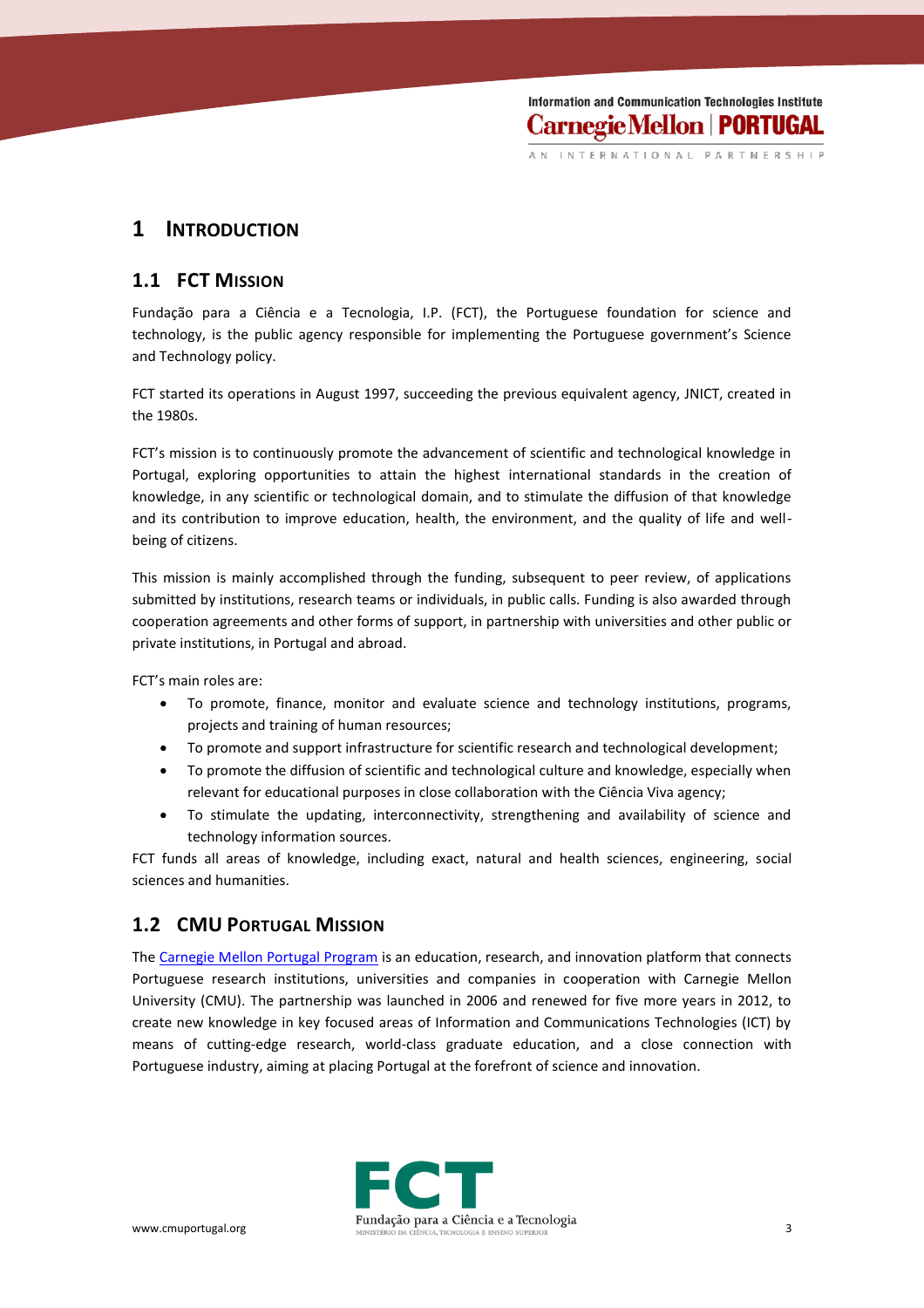INTERNATIONAL PARTNERSHIP

The activities of the CMU Portugal Program are funded by the Fundação para a Ciência e a Tecnologia (FCT), supported by the Conselho de Reitores das Universidades Portuguesas (CRUP), and co-financed by business partners and by CMU.

The key instruments of the Program are:

- Talent development of faculty, students and industry professionals, through dual degree Ph.D. and Professional Master programs, a Faculty Exchange Program, and an Undergraduate Internships Program;
- Research and innovation in potentially commercializable technologies, through multidisciplinary projects, Entrepreneurial Research Initiatives (ERIs) and exploratory projects (Early Bird Projects and Exploratory Research projects); a very early stage acceleration program (inRes); and industry collaboration through an Industry Affiliates program.

## **2 CALL FOR EXPLORATORY RESEARCH PROJECTS - 2017**

#### **2.1 CALL OVERVIEW**

In order to identify and assess emerging key strategic areas for a potential third phase, is opened within the scope of the Carnegie Mellon Portugal Program (CMU Portugal), the fourth Call for Proposals in Phase II, this time for Exploratory Research Projects.

Exploratory Research Projects are designed to assist teams of researchers from Portuguese institutions, Carnegie Mellon University and industry partners, to jumpstart high-impact potential research activities of strategic relevance for the Carnegie Mellon Portugal Program. The proposals should be highrisk/high-reward and show promise and a strategy for significant future expansion of project goals.

For this Call, the Program is seeking proposals in the following areas:

- 1. Integrative research based in the context of the Atlantic International Research Center [\(AIR](http://www.fct.pt/media/conferencias/docs/AIRCenter_whitepaper.pdf)  [Center\)](http://www.fct.pt/media/conferencias/docs/AIRCenter_whitepaper.pdf);
- 2. Data Science and Engineering;
- 3. Computer Science;
- 4. Electrical and Computer Engineering;
- 5. Applied Mathematics;
- 6. Technology, Management and Policy.

The area of Computer Science includes, but is not limited to, sub-areas such as: Computer Science; Computer Science - Robotics; Software Engineering; Language Technologies; Human Computer Interaction. The area of Technology Management and Policy includes, but is not limited to, sub-areas such as: Engineering and Public Policy; Technological Change and Entrepreneurship.

Exploratory Research Projects will often be aimed at formulating and launching a longer-term project, i.e., they will not be required to achieve, within their own scope, the fully developed and ambitious final results that will be typical of longer-term projects. However, the proposals must be very concrete on the activities and outcomes that the consortium actually proposes to carry out and achieve in the scope of the Exploratory Research Project, and clearly link them to its longer-term objectives.

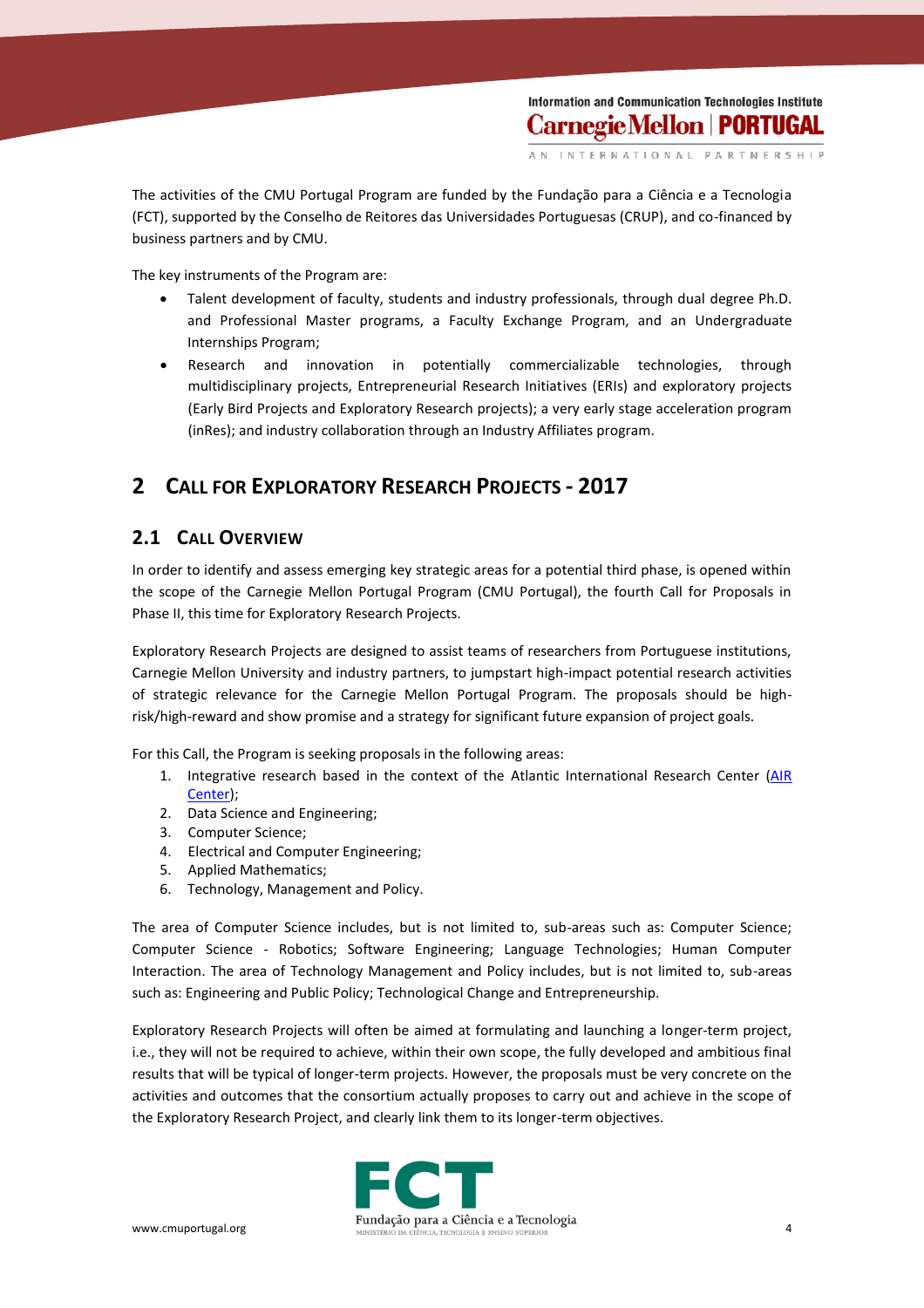INTERNATIONAL PARTNERSHIP

The 2017 Call for [Exploratory Research Projects of the CMU Portugal Program](https://www.fct.pt/apoios/projectos/concursos/cmu/2017/) is open from February 17 to April 12, 2017. Proposals are submitted online, at a specific [FCT site,](mailto:https://concursos.fct.pt/projectos/) on a specially designed web application.

According to the **Public Announcement** and the [Terms of Reference](https://www.fct.pt/apoios/projectos/concursos/cmu/2017/docs/CMU_Portugal_Program_2017_Terms_of_Reference.pdf) for this call:

- The funding conditions establish one year as the maximum duration of the project and a maximum funding of 100,000 Euros for Portuguese research institutions in each Exploratory Research Project;
- The proposal consortium must include at least two partner Portuguese research institutions and at least a research team from Carnegie Mellon University.

The PI candidates have at their disposal extensive documentation to guide them through the call, in particular:

- The Public [Announcement of the Call;](https://www.fct.pt/apoios/projectos/concursos/cmu/2017/docs/CMU_Portugal_Program_2017_Announcement_of_the_Call.pdf)
- [Terms of Reference](https://www.fct.pt/apoios/projectos/concursos/cmu/2017/docs/CMU_Portugal_Program_2017_Terms_of_Reference.pdf) for the Exploratory Research Projects Call for Proposals 2017;
- [Regulations for Projects Exclusively Funded by National Funds](http://www.fct.pt/apoios/projectos/regulamentofundosnacionais.phtml.en) that establish the rules under which the proposals are accepted and evaluated, and the funded projects have to be managed;
- [Guidelines for Proposal Writing](https://www.fct.pt/apoios/projectos/concursos/cmu/2017/docs/CMU_Portugal_Program_2017_Guidelines_for_Proposal_Writing.pdf) with a set of suggestions on how to write a good proposal;
- A set of **FAQs** about Calls;
- Instructions on [how to use the Project Call portal.](http://www.fct.pt/apoios/projectos/concursos/instrucoes.phtml.en)

This section states the main aspects of the Regulations concerning the scientific evaluation.

## **2.2 MAIN RULES**

According to the regulations governing the access to funding of Scientific Research and Technological Development projects:

- The content of the application **should be written in English**; a version in Portuguese of the title and the summary is also required.
- Projects whose approval would make the PI or any member of the team exceed 100% of time dedicated to FCT research projects will not be funded. This condition is to be verified by FCT.
- Each PI must have a minimum of 30% of his/her time allocated to the project. For the remaining research team members, a minimum percentage of 15% applies (these conditions are automatically verified during the application submission). These restrictions do not apply to CMU-affiliated faculty members and researchers.
- The funding conditions for this call establish 12 months as maximum duration of the grant, eventually extended up to 24 months.
- The recipient entities and the PI must agree to comply with the applicable national and European community norms, namely as regards competition, environment, equal opportunity and gender, and public contracting whenever applicable. In cases of projects involving:
	- Animal experimentation the PI must vouch for the research team's compliance with EU directives and the relevant Portuguese laws regarding the protection of animals used for experimental and other scientific purposes;

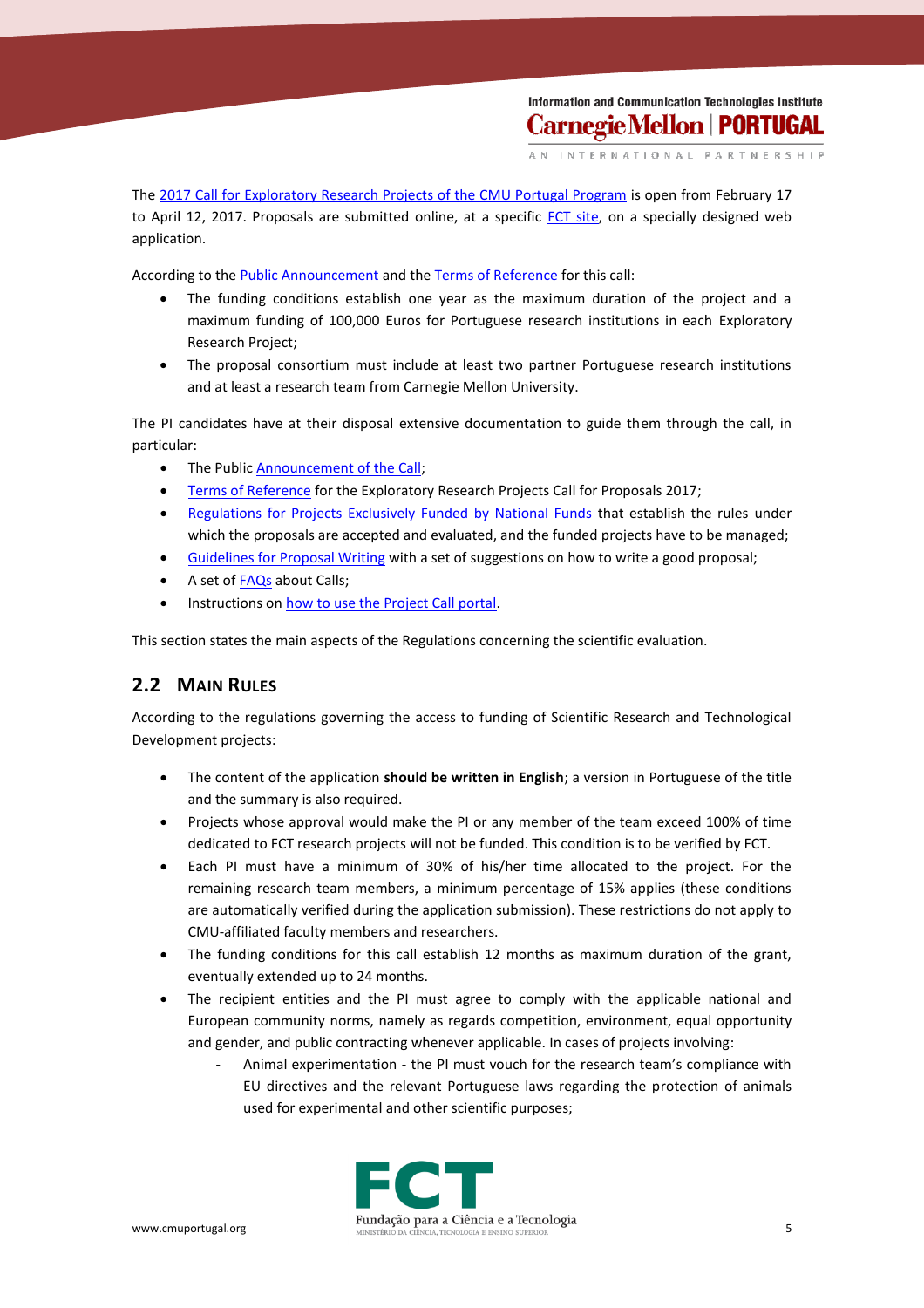INTERNATIONAL PARTNERSHIP

- The donation, procurement, testing, processing, storage, distribution, and preservation of human tissues and cells, the PI must vouch for the research team's compliance with EU directives and the relevant Portuguese laws on standards of quality and safety;
- The dissemination strategy for research outputs of the projects, including considerations of open access, shall be taken into account in the evaluation.
- All members of the research team involved in the application must submit their CV in English.
- Funded items (cf. Regulations):
	- Expenses with **Human Resources** dedicated or related to the development of R&D activities related to the project execution in all mandatory components by the applicable labor legislation, including charges with grant holders directly supported by the beneficiaries.
	- Grants within research projects may be of the following types (whose nature is explained in section Glossary and Translations of this guide):
		- BCC Invited Scientist Grant
		- BPD Post-doctoral Grant
		- BI Research Grant
		- BIC Scientific Initiation Grant
		- BTI Research Technician Grant

For all grants, the monthly amount to be paid to the grant holder is fixed and established by FCT. The cost considered in each application automatically assumes the authorized monthly cost of the grant, with the number of months fixed by the PI.

- Missions (travel, accommodation, registration fees, etc.) in Portugal and abroad;
- **Acquisition of scientific and technical tools and equipment** indispensable to the project if used within the project during their useful lifetime;
- Amortization of scientific and technical tools and equipment indispensable to the project and of which the useful lifetime falls within the execution period, but does not end within that period;
- Expenses related to the national and foreign registration of **patents, copyrights, utility models** and **designs, national models or brands** associated with other forms of intellectual property protection, namely fees, research as to the status of the technique and consulting fees;
- Expenses with the **demonstration, promotion and disclosure of project's outputs**, namely dissemination fees within the fulfillment and pursuant to national policies of open access;
- **Acquisition of goods and services and current expenses** directly related to the execution of the project, including consultants' costs that do not constitute subcontracts;
- **Indirect costs**, with a **flat rate of 25% of eligible costs**, excluding subcontracting and resources provided by third parties.

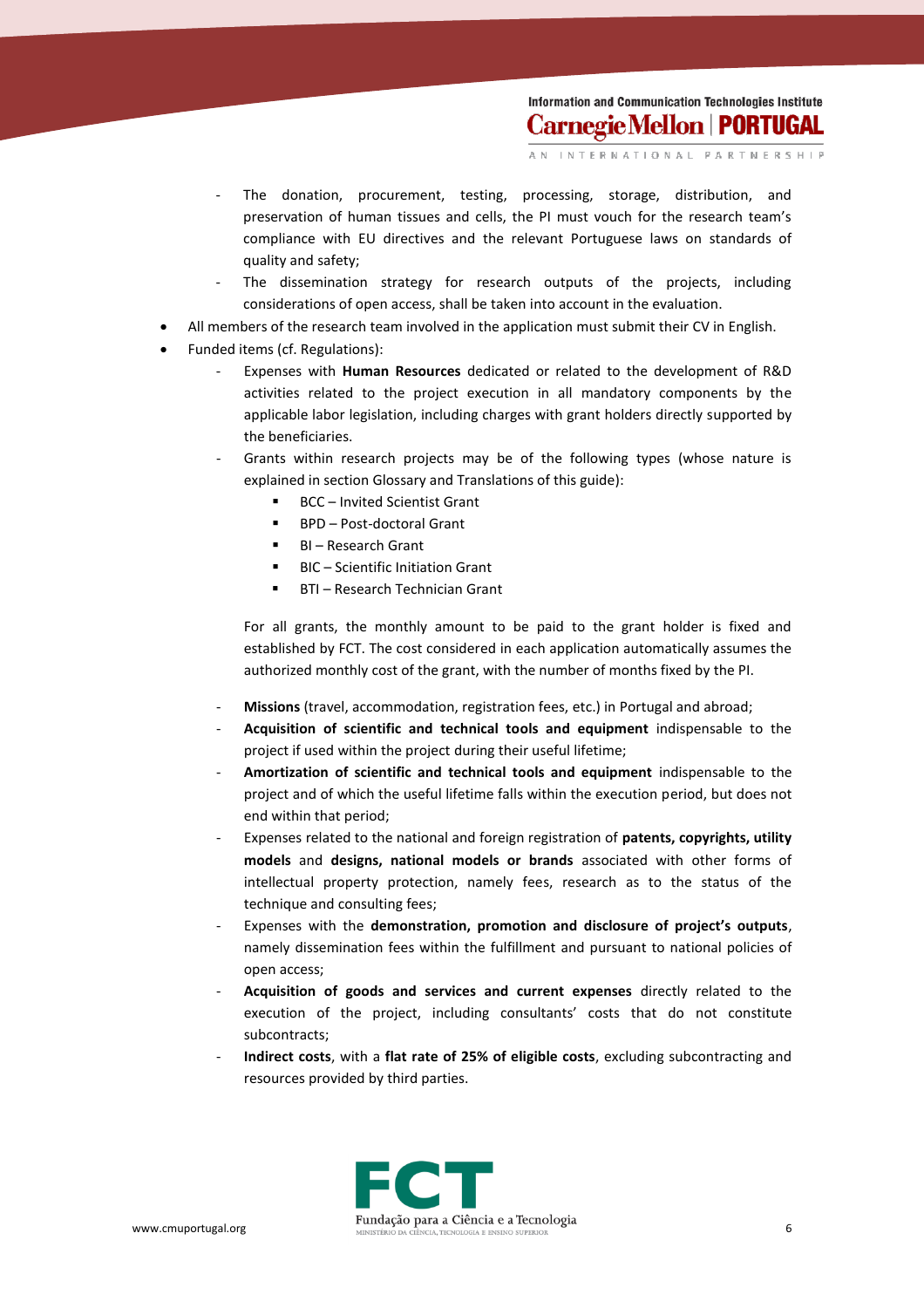INTERNATIONAL PARTNERSHIP

## **3 EVALUATION CRITERIA**

The submitted proposals need to be substantially aligned with the Exploratory Research Projects topics as outlined in section 1 of the [Terms of Reference](https://www.fct.pt/apoios/projectos/concursos/cmu/2017/docs/CMU_Portugal_Program_2017_Terms_of_Reference.pdf) and this should be a critical evaluation point to the individual and panel evaluation stages.

The evaluation and selection process is based in the following main five review criteria:

- A. Scientific merit and innovative nature of the project, preferably within the scope of the priorities developed by the Atlantic International Research Center [\(AIR Center\)](http://www.fct.pt/media/conferencias/docs/AIRCenter_whitepaper.pdf) initiative;
- B. Scientific merit of the research team;
- C. Feasibility of the plan of work and reasonableness of the budget;
- D. Contribution to the body of knowledge and competence of the National Science and Technology System;
- E. Potential economic value of the technology.

Application of these evaluation criteria shall take into account, among other considerations, the following:

- a. For criterion A:
	- i. Relevance and originality of the project proposed (based on the state-of-the-art in a determined scientific area and previous work done by the proposing team);
	- ii. Thematic alignment of the proposal with the Exploratory Research Projects topics as outlined in section 1, giving priority to proposals that contribute to the scientific developments and objectives of the Atlantic International Research Center (AIR [Center\)](http://www.fct.pt/media/conferencias/docs/AIRCenter_whitepaper.pdf) initiative;
	- iii. Adequacy of methodology adopted for carrying out the project;
	- iv. Expected results and their contribution to scientific and technological knowledge;
	- v. Resulting publications and articles;
	- vi. Contribution towards promoting and disseminating science and technology;
	- vii. Production of knowledge that can contribute to benefits to society or to the business sector.
- b. For criterion B:
	- i. Scientific productivity of the team (references to publications and citations in published works, other relevant indicators);
	- ii. Abilities and skills to adequately execute the proposed project (team configuration, PI's qualifications);
	- iii. Ability to involve young researchers in training;
	- iv. Availability of the team and non-duplication of objectives in relation to other projects underway;
	- v. Degree of internationalization of the team;
	- vi. Degree of success in previous projects in relation to the Principal Investigator (PI) (in the case of young PIs, this requirement must be assessed based on the potential revealed by the PI's curriculum vitae in the absence of prior concrete accomplishments);

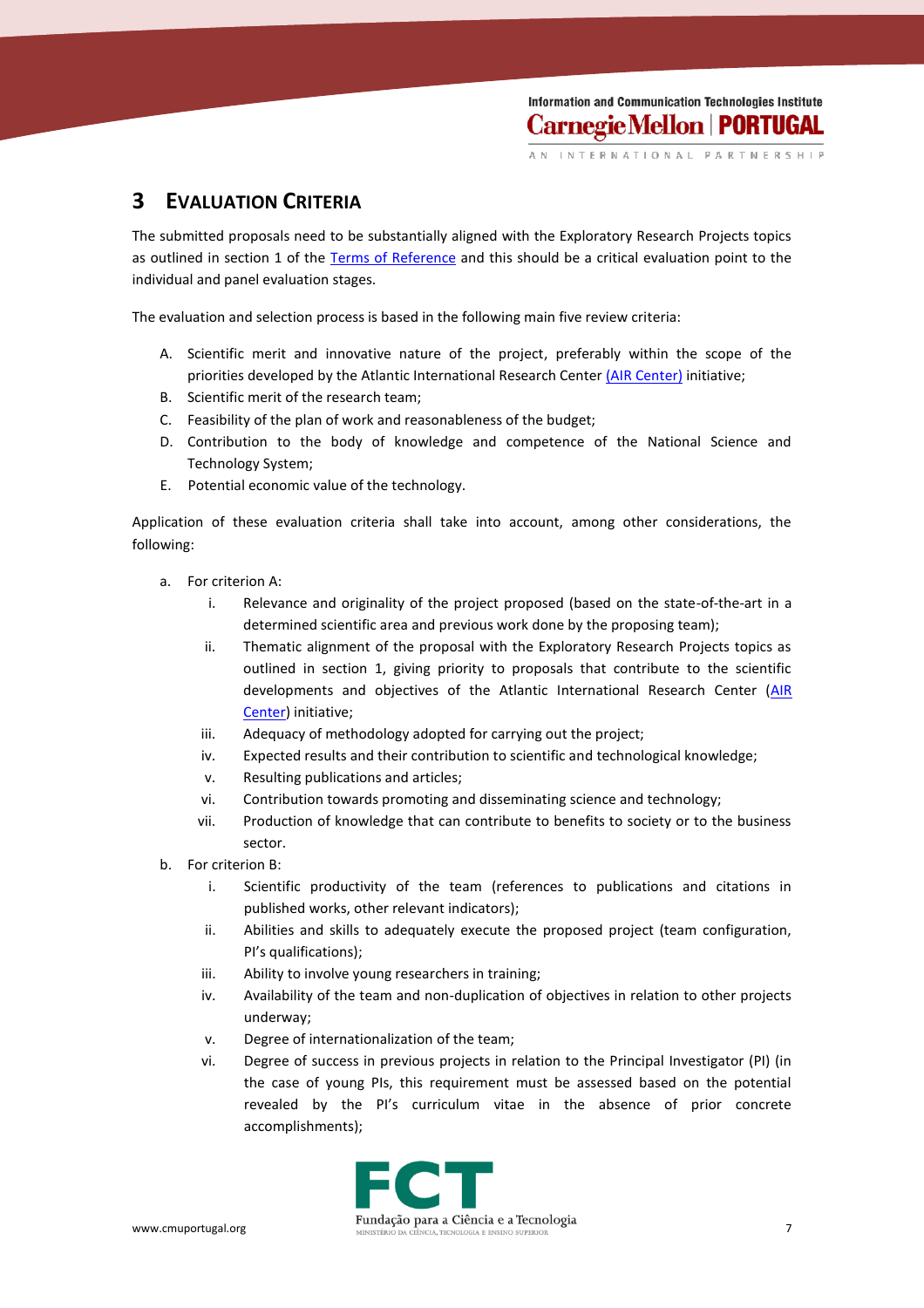- vii. Level of commitment of any companies participating in the project (if applicable).
- c. For criterion C:
	- i. Organization of the project in terms of the proposed objectives and resources (duration, equipment, size of the team, institutional and management resources);
	- ii. Institutional resources of the proposing and participating entities (technical-scientific, organizational and managerial and, when appropriate, co-funding capacity on the part of companies).
- d. For criterion D:
	- i. Contribution to the body of knowledge and competence of the National Science and Technology System (expected effects and results).
- e. For criterion E:
	- i. Potential economic value of the technology (if appropriate), namely in terms of its impact on the competitiveness of the national socio-economic system.

### **4 SCORING SYSTEM**

The selection method and ranking of projects is based on the indicator Merit of the Project (Overall Rating), which is determined by the five evaluation criteria described in Section 3.

The Overall Rating of the Project is calculated as:

#### **Overall Rating = 0.6A + 0.1B + 0.1C + 0.05D + 0.15E**

For the purpose of selection and decision-making regarding funding, projects will be ranked by score obtained in the review process in decreasing order.

The FCT grant application scoring system uses a 9-point scale (1 – minimum; 9 – maximum), and each of the five criteria is rated using this scale with whole numbers only (no decimal ratings).

Reviewers have to identify strengths and weaknesses (if applicable) for each criterion and should provide context for their comments based on the application.

In case of equal ratings, the locking date of the proposals in the FCT's electronic system will be taken into consideration for the raking list.

Under this call, depending on the quality of the proposals, 7 to 10 new awards are expected to be financed.

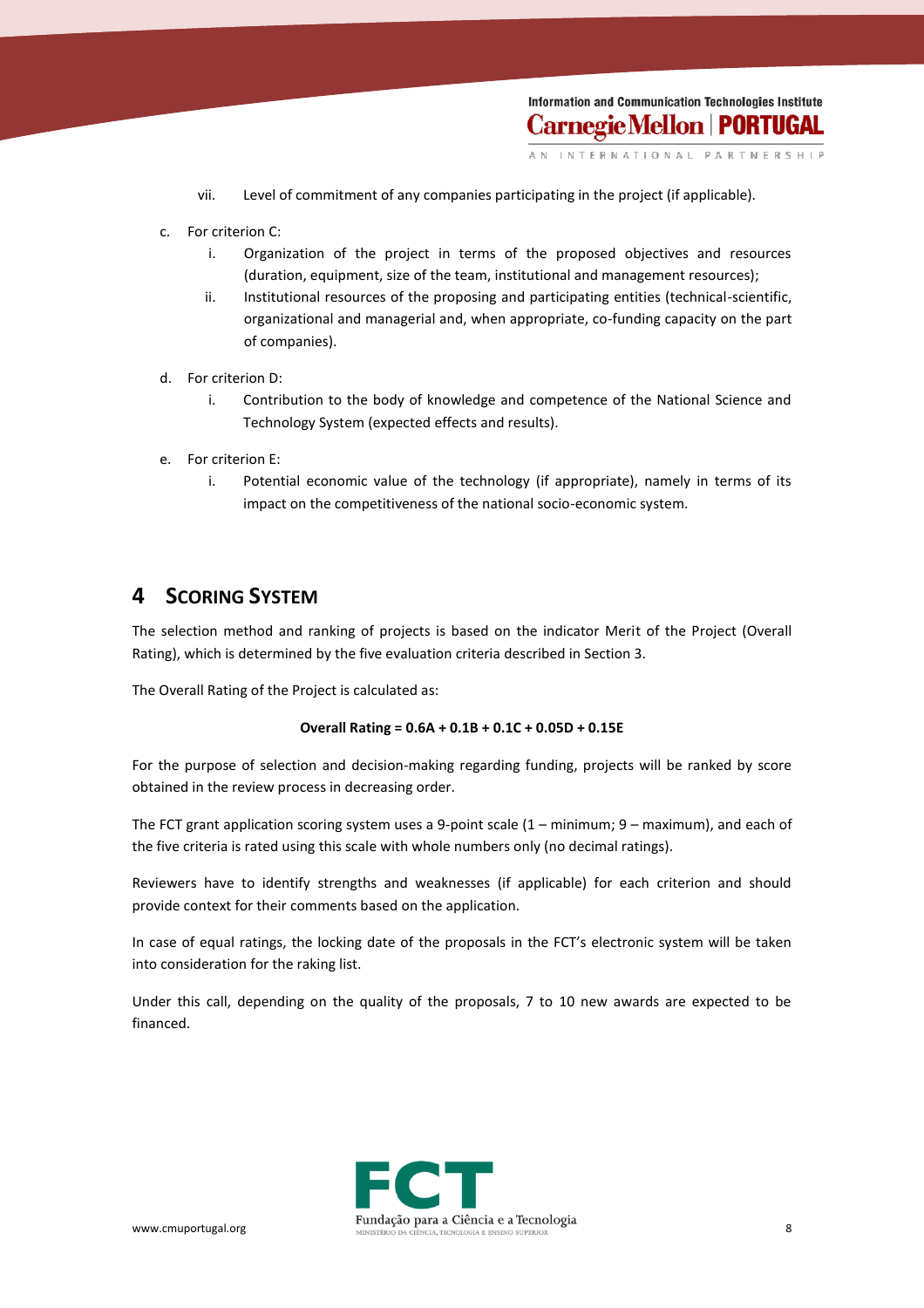INTERNATIONAL PARTNERSHIP

## **5 EVALUATION PROCESS AND PROCEDURES**

#### **5.1 GENERAL INFORMATION**

- Each evaluation panel has a number of members agreed with the FCT Executive Board and the MIT Portugal Program Directors.
- The panel is headed by the Panel Chair.
- All experts will be of acknowledged competence in the scientific areas of the applications to be evaluated, and cannot be affiliated with Portuguese institutions or have current or scheduled collaborations with any Portuguese institution.
- The Panel Chair is identified in the internet FCT, I.P website up to the limit date to submit applications. The remaining panel members are identified after the assessment process conclusion.
- The identification of the remote reviewers will not be made public.
- All panel members have to sign an acknowledgement of the Terms of Reference for the evaluation exercise.
- **Each application** will be remotely and individually evaluated by **two panel members.** One of the panel members will be appointed as the **first reader** for the application.
- Distribution of the applications to panel members will take into consideration any Conflict of Interest, as well as the matching scientific competences.
- Whenever a particular expertise is not covered by the panel members, external reviewers may be invited to provide an assessment of the application in consideration.
- The first time a reviewer logs into the evaluation web page, he/she has to sign a **Confidentiality Statement.**
- Prior to accessing each application, the reviewer has to declare whether or not a conflict of interest is identified for that particular application.
- During the panel meeting, **all** applications shall be discussed. A **ranking list** and a **panel evaluation report** (for each application) will be produced.
- The panel will issue a **panel meeting report** on its activities.
- There is an allocated FCT team for the evaluation panel, which will act as the contact point for the reviewers.

## **5.2 EVALUATION STAGES**

Evaluation of the research applications involves the following stages:

#### **Setting-up Evaluation Panel**

 The constitution of the evaluation panel will take into consideration the number of applications, a good gender balance as well as a fair geographic and institutional distribution of evaluators; the involvement of experts from industry, active in research, may also be considered.

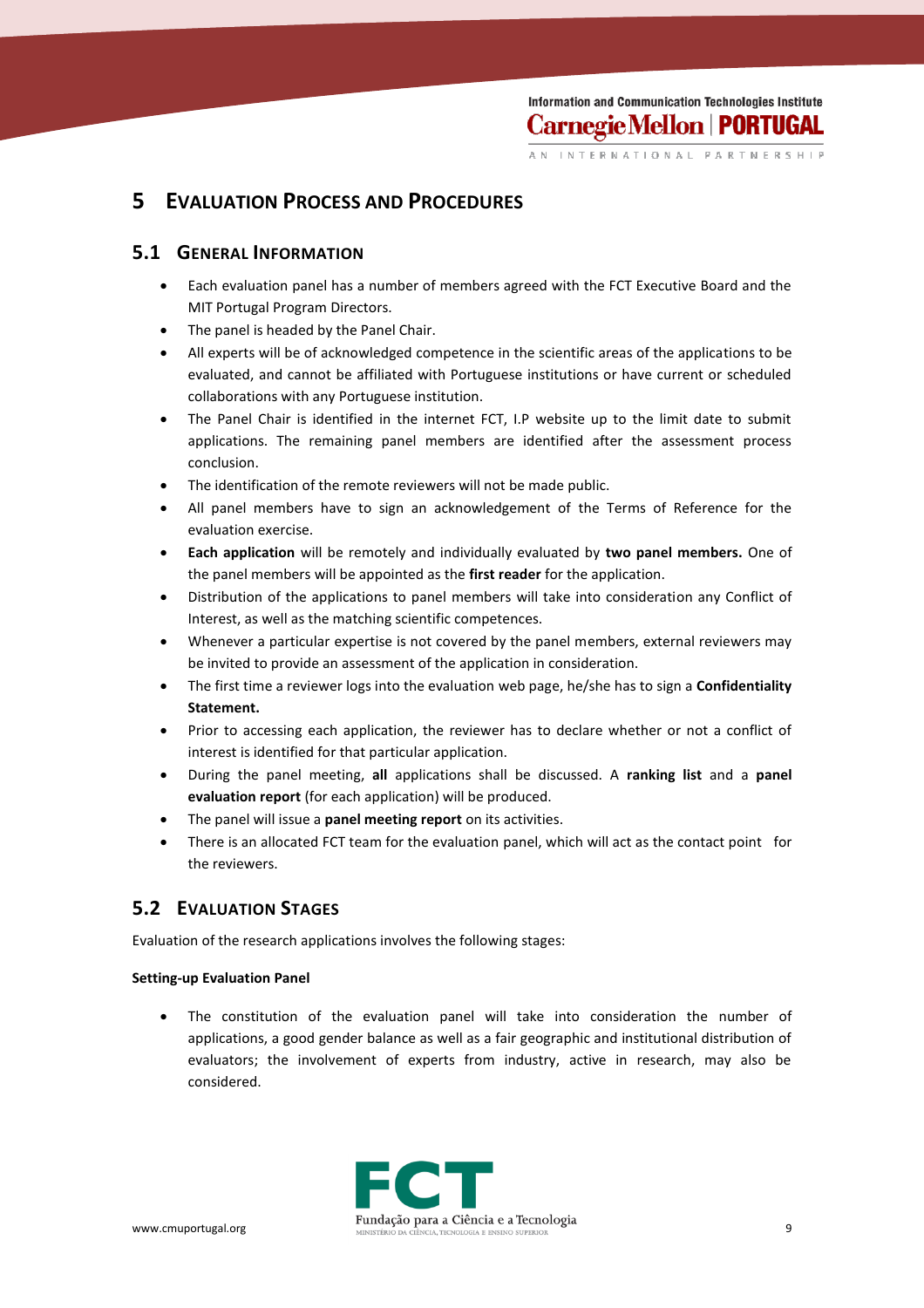INTERNATIONAL PARTNERSHIP

- The panel chair will be a regular member of the panel with the added duties of moderating the panel meeting and conveying the results of the discussions to the Board of Directors of FCT. The Panel Chair will have a reduced number of proposals to evaluate.
- The panel members might be asked to give support to FCT during the period spanning from the evaluation meeting to the final decision (e.g, review of eventual preliminary hearings comments presented by the PI).

#### **Pre-Meeting Activities (Individual Reviews)**

- Each application will be remotely and individually evaluated by two panel members.
- Both panel members must submit their individual evaluation for each proposal in the Individual Evaluation Form and lock the review.
- Reviewers must submit their assessment for each proposal in the Individual Evaluation Form, including:
	- the rating and comments for each of the five evaluation criteria;
	- a general comment on the application;
	- **funding recommendation, without specifying the amount;**
	- confidential comments to the evaluation panel, if necessary.
- The assessment should take into account the following **guidelines**:
	- the explanatory comment for each criterion should be succinct but substantial. This comment should address the relative importance of the criterion and the extent to which the application actually meets the criterion;
	- comments should also be impeccably polite. If so decided by the panel, the comments may be reproduced totally or partially in the feedback to applicants;
	- the global explanatory comment for the project should be substantial and fully explain the reviewer's judgment on the application stating recommendations regarding the research work and the project organization;
	- possible modifications to the work plan may be recommended, with proper justification;
	- confidential comments to the evaluation panel may be provided;
	- comments and grades should be in agreement and support each other.
- **Both ratings and comments are critically important.** The individual review ratings and comments are the starting point for the panel discussions and for the panel final rating.
- For each application, one of the panel members will be designated as the **first reader**. Based on the two individual reviews, the first reader will submit and lock a proposal for the **Compilation Report<sup>1</sup> before the panel meeting**.

1



<sup>&</sup>lt;sup>1</sup> Consensus Report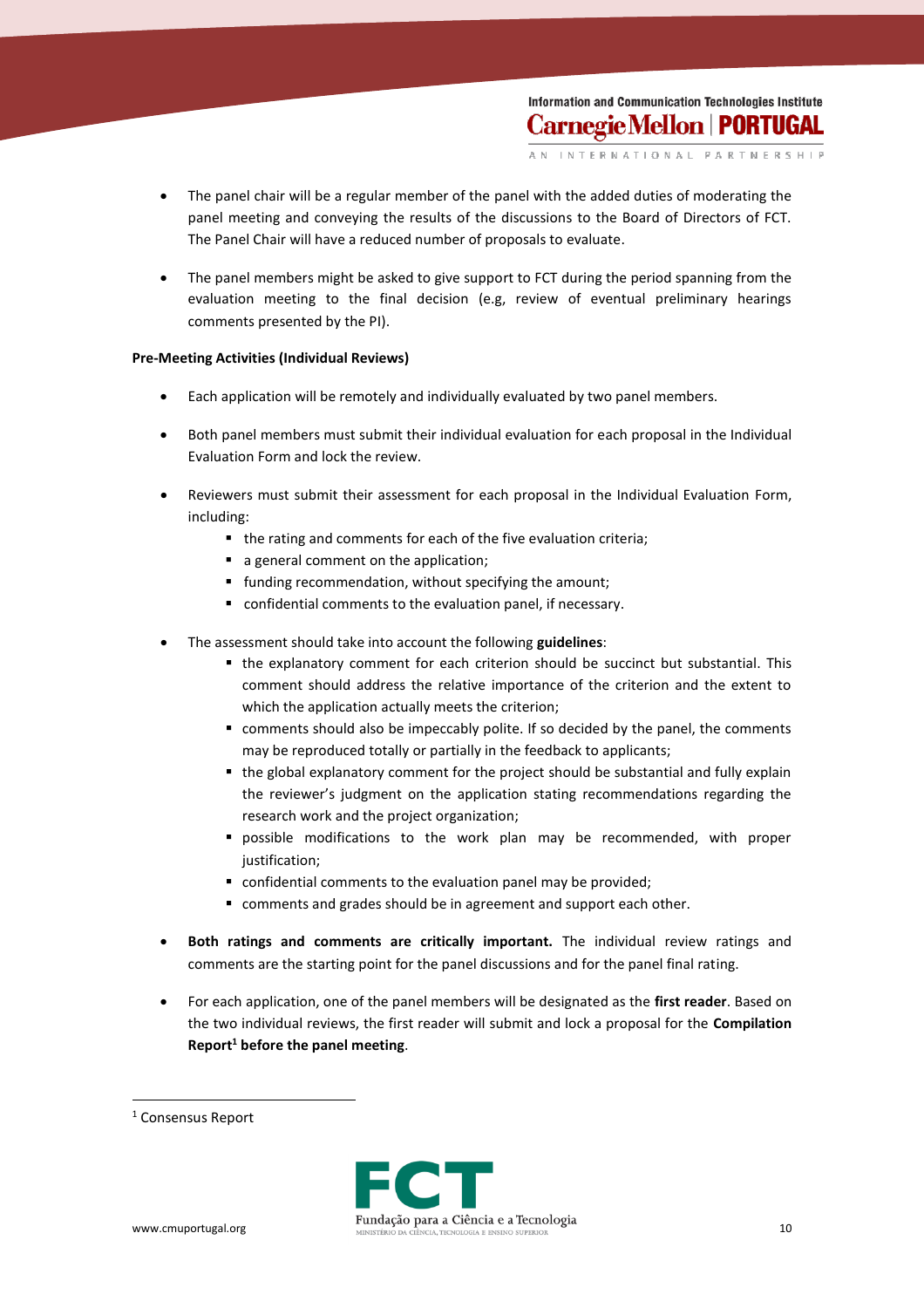INTERNATIONAL PARTNERSHIP

#### **Meeting Activities (Panel Evaluation)**

- During the panel meeting all applications of the panel and their evaluation reports will be available to all panel members and must be discussed by the panel.
- It is the duty of the **evaluation panel** to:
	- elaborate the **Panel Evaluation** for each application (to be transmitted to the applicants) based on the Compilation Report and panel discussions;
	- generate a **Ranking List** of all evaluated applications;
	- prepare a **Panel Meeting Report** with a summary of the meeting and comments regarding the evaluation process;
	- close the panel.
- The first reader submits the panel assessment (comments to be transmitted to the applicants) in the **Panel Evaluation Form**, including:
	- the rating and the comments for each of the five criteria to be transmitted to the PI;
	- a general comment on the application to be transmitted to the PI;
	- recommended amount for funding to be transmitted to the PI (when the application is recommended for funding);
	- confidential comments to FCT, if necessary.
- The final panel assessment should take into account the following guidelines:
	- All comments including the general comment, should take the form of a statement with respect to the criteria under evaluation and specify the key strengths and weaknesses (if any).
	- Panel Members shall:
		- avoid comments that give a description or a summary of the application;
		- avoid the use of the first person or equivalent: "I think..." or "This reviewer finds...";
		- always use dispassionate and analytical language: avoid dismissive statements about the PI, the proposed science, or the scientific field concerned;
		- avoid asking questions, as the PI will not be able to answer them;
		- evaluate the proposed work as presented and not the work you consider should have been proposed.
- The **Panel Meeting Report**, with a summary of the meeting and comments regarding the evaluation process, should be organized in two main parts:

**Part I – Evaluation**, including, but not limited to:

- **•** working methodology adopted by the panel;
- **E** identification of potential Conflicts of Interest issues and their resolution.

**Part II – Confidential Recommendations to FCT**, on the various aspects of the evaluation that might help FCT to improve procedures in future calls. Please refer, among other considered important:

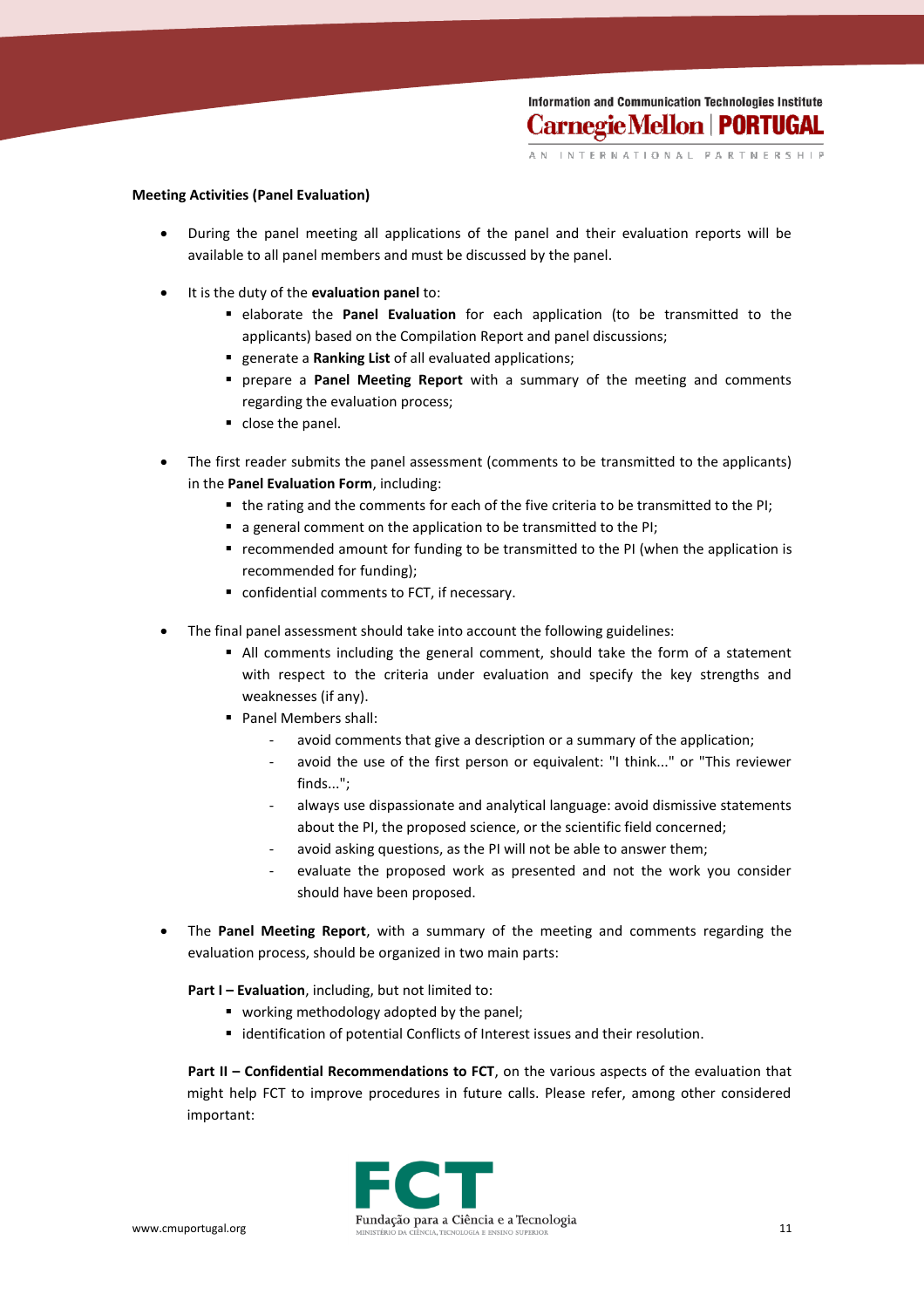- comments and criticism on the application form, with suggestions for possible improvements;
- comments on the material available to the panel members, in particular the guide for Peer Reviewers;
- strong and weak aspects of the evaluation web application;
- strong and weak aspects of the FCT team;
- strong and weak aspects on logistic aspects (travel, hotel, meeting, etc. if applicable).

This **report must be signed by all evaluation panel members**.

#### **5.3 WEBPAGE FOR INDIVIDUAL REVIEWERS**

The username and password sent to each individual reviewer gives access through <https://sig.fct.pt/evaluation/> to the list of projects under evaluation by the corresponding reviewer. Please see the Instructions on the top of the menu.

For each project proposal, the following is available:

- A statement on Conflict of Interest;
- All the information submitted in the application form. In this form, the name of each team member has a link to his/her CV and the financed projects by the same PI have a link to the project description and results;
- The information in the application form can be printed and a pdf file can be generated with it. See the links on "Print this page" and "Instructions to view and print this page" for this purpose.
- Different applications by the research team members (even in different scientific areas), for the sake of detecting superposition of objectives or resources;
- The Individual Evaluation and Compilation Report Form;
- Possibility to SAVE the submitted evaluation report. This means that the uploaded information will be kept for future revision;
- The need to LOCK the submitted evaluation report. This means that the reviewer will no longer be able to modify the uploaded information;
- An indication of the work done and yet to be done by the reviewer.

#### **5.4 EVALUATION TIMELINE**

The evaluation timeline is established by FCT's Board of Directors and conveyed to the evaluation panel chair and members. The date of the final meeting of the evaluation panel is established in advance by FCT that carries out all logistic arrangements.

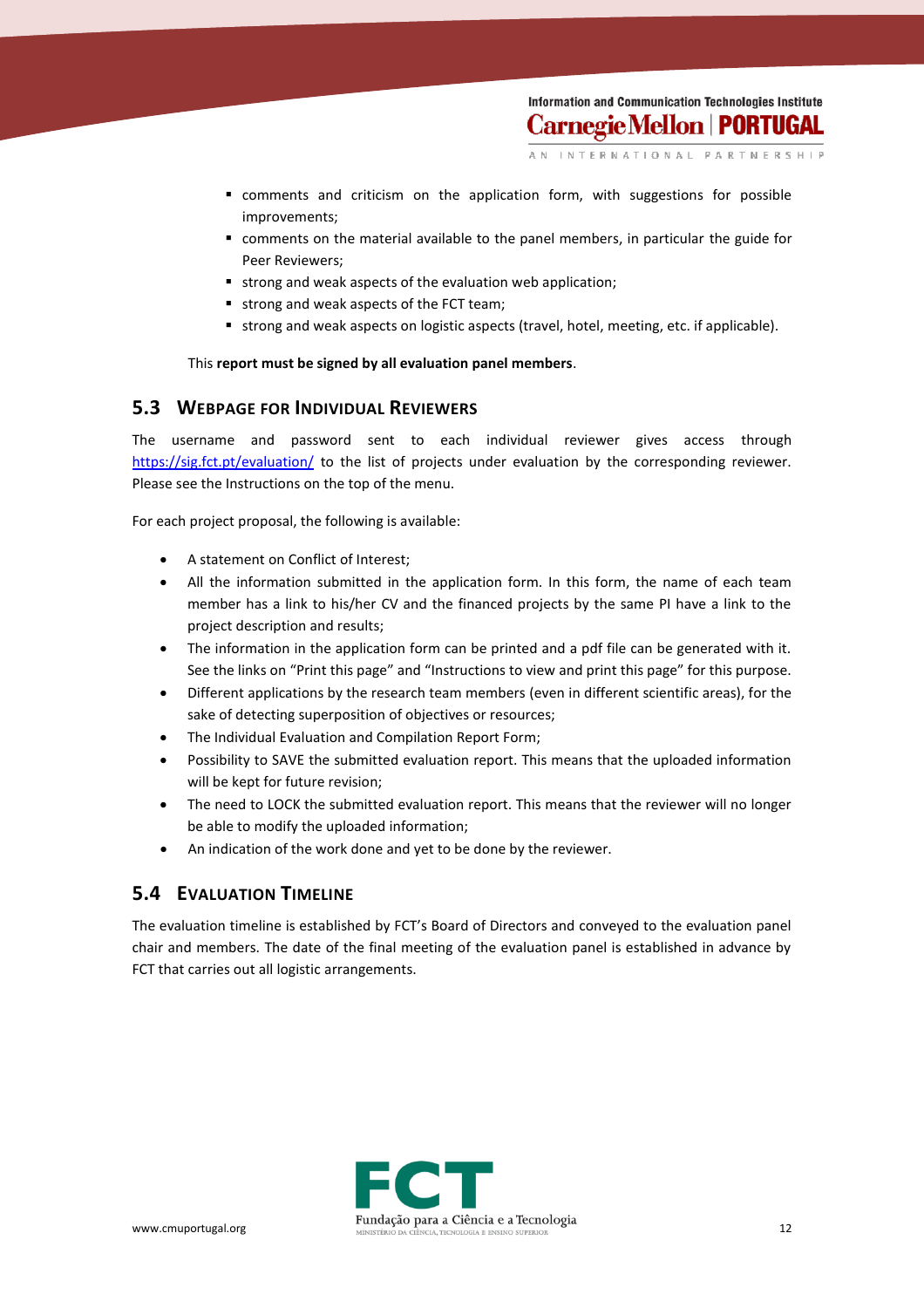## **6 CONFIDENTIALITY AND CONFLICT OF INTEREST**

#### **6.1 CONFIDENTIALITY**

The confidentiality of written proposals must be protected. All reviewers involved in the evaluation are asked not to copy, quote, disclose or otherwise use material contained in the applications. All reviewers are requested to sign a statement of confidentiality relative to the contents of the applications and to the results of the evaluation.

The statement that needs to be accepted, which appears the first time the reviewer uses the individual credentials to access the evaluation area, is the following:

#### STATEMENT OF CONFIDENTIALITY

Thank you for accepting to participate in the scientific evaluation of Research Projects submitted to the Portuguese Foundation of Science and Technology (Fundação para a Ciência e a Tecnologia, I.P.) – FCT.

The reader of this message pledges, on his/her honour, not to quote or using in any way, the contents of the project applications, nor to make available, other than to FCT or the evaluation panel, the results of the evaluation of project applications.

## **6.2 CONFLICT OF INTEREST (COI)**

Reviewers that have submitted any **application to the present Call**, either as PI or team member, **have to decline** participating in the evaluation process. Reviewers with first-degree relationships, married to or cohabiting with the PI or any team member are also precluded from being a panel member or remote evaluator.

In the case of a **disqualifying conflict of interest**, those panel members and remote reviewers cannot remotely evaluate the respective applications. Such panel members are also not allowed to participate in the panel meeting discussion of these applications. Circumstances that could be interpreted as a disqualifying conflict of interest are set forth in the following criteria:

- 1. Life partnership, domestic partnership;
- 2. Personal interest in the application's success or financial interest by persons listed under no.1;
- 3. Current or planned close scientific cooperation;
- 4. Research cooperation within the last three years, e.g., joint publications;
- 5. Dependent employment relationship or supervisory relationship (e.g.. teacher-student relationship up to and including the postdoctoral phase) within the last five years of the date of the call;
- 6. The affiliation or pending transfer to any of the institutions involved in the consortium;
- 7. Researchers who are active in a council or similar supervisory or advisory board of the applying institution are excluded from participating in the review and decision-making process for applications originating from this institution;

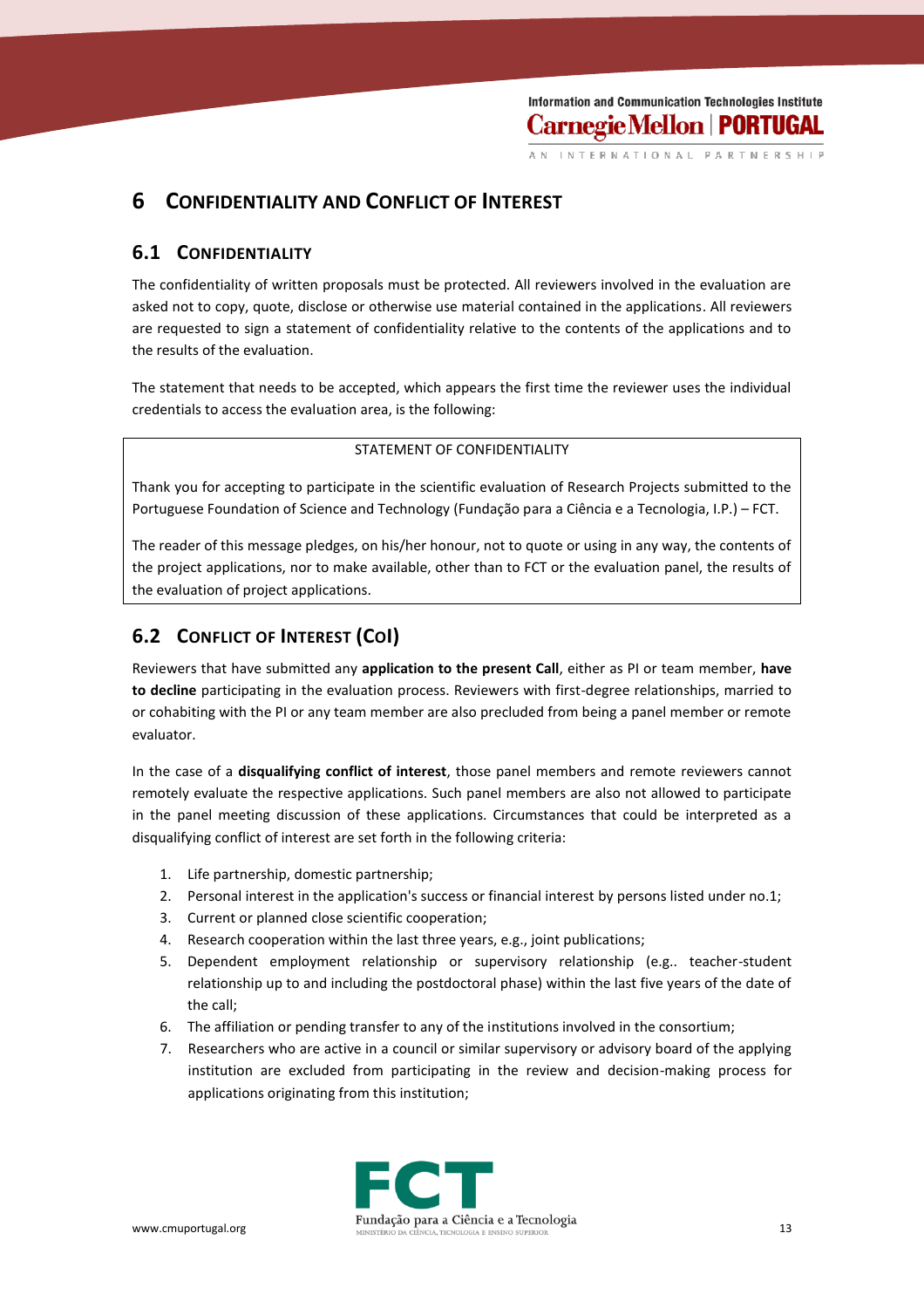INTERNATIONAL PARTNERSHIP

In the case of a **potential conflict of interest**, panel members should notify FCT and clarify if he/she is able to perform an unbiased evaluation or if the conflict should rather be considered as disqualifying. A potential conflict of interest exists in the following circumstances:

- 8. Relationships that do not fall under no. 1; other personal ties or conflicts;
- 9. Financial interests of persons listed under no. 8;
- 10. Participation in university bodies other than those listed under no. 7, e.g., in scientific advisory committees in the research environment;
- 11. Preparation of an application or implementation of a project with a closely related research topic (competition);
- 12. Participating in an on-going scientific or inter-personal conflict with the applicant(s).

Before starting the evaluation of each application, and in order to be able to access the evaluation form, the individual reviewer needs to complete the CoI Declaration, as follows:

#### **Conflict of Interest Declaration**

Please state:

- No, I have no conflict
- Yes, I have a strong conflict (see **Disqualifying CoI**)
- It is possible that I have a conflict (see **Potential CoI**)

Add any comments below.

The **individual reviewer** will not be able to proceed in the presence of a strong conflict of interest. **In this case the individual reviewer is required to inform the FCT team of the situation**, so that the application may be reassigned. The final panel report must mention all declared CoI.

## **7 GLOSSARY AND TRANSLATIONS**

#### **7.1 PORTUGUESE TRANSLATIONS AND EXPLANATIONS**

**Agregação** = Aggregation. This is an academic title. It attests

- i. the quality of the academic, professional, scientific and pedagogical curriculum,
- ii. the capacity to carry out research work,
- iii. the capability to coordinate and carry out independent research work,

and is issued to PhD holders after a public exam by a jury. The exam is required by the candidates and takes places during two days.

**Doutoramento** = PhD, doctoral degree

**Mestrado** = Master's degree

**Licenciatura** = BA (3, 4 or 5 years graduate course)

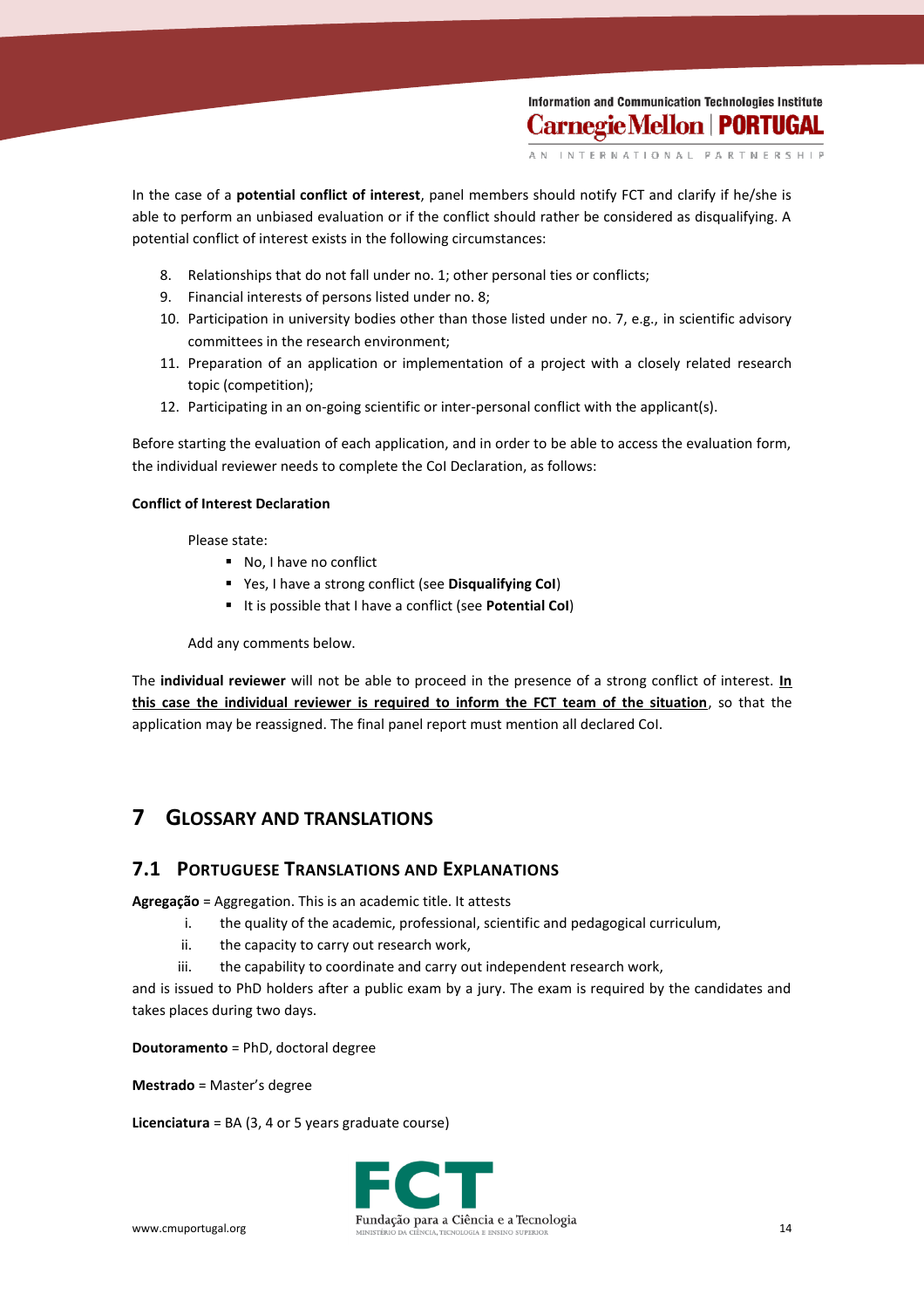INTERNATIONAL PARTNERSHIP

**Bolsa** = Grant, fellowship

**Bolseiro** = Grant Holder, Fellow

**BCC** = Bolsa de Cientista Convidado = Invited Scientist Grant

- Invited scientist grants are designed for doctoral degree holders with scientific curricula of notable merit, for the purpose of developing and carrying out research activities in Portuguese science and technology institutions, including directing and coordinating of research projects.
- The total duration of this type of grant can vary between one month and three years.

**BPD** = Bolsa de Pós-Doutoramento = Post-doctoral Grant

 Post-doctoral grants are intended for individuals who have already completed a doctoral degree, preferably within the last five years, for the purpose of carrying out advanced research in Portuguese or foreign scientific institutes of recognized merit.

**BI** = Bolsa de Investigação = Research Grant

- These research grants are available for graduation or master degree holders for the purpose of obtaining scientific training in research projects or in Portuguese science and technology institutions.
- These grants are, in principle, one year in length, renewable for up to a total of three years, and cannot be awarded for periods of less than three consecutive months.

**BIC** = Bolsa de Iniciação Científica = Scientific Initiation Grant

- Scientific initiation grants are designed primarily for students who have completed at least 3 years of higher education (1st cycle or equivalent) for the purpose of obtaining scientific training by participating in research projects in Portuguese institutions.
- These grants are, in principle, one year in length, renewal for up to two years, contingent on good scholastic performance. They cannot be awarded for periods of less than three consecutive months.

**BTI** = Bolsa de Técnico de Investigação = Research Technician Grant

- Research technician grants are designed to provide for additional specialized training of technicians to support the operation and maintenance of scientific laboratory equipment and infrastructures and other activities relevant to the Portuguese scientific and technological system.
- The length of this type of grant varies, up to a total of five years, and cannot be awarded for periods of less than three consecutive months.

**NUTS** = Nomenclaturas de Unidades Territoriais para fins Estatísticos – Denomination of the Territorial Units for Statistical purposes